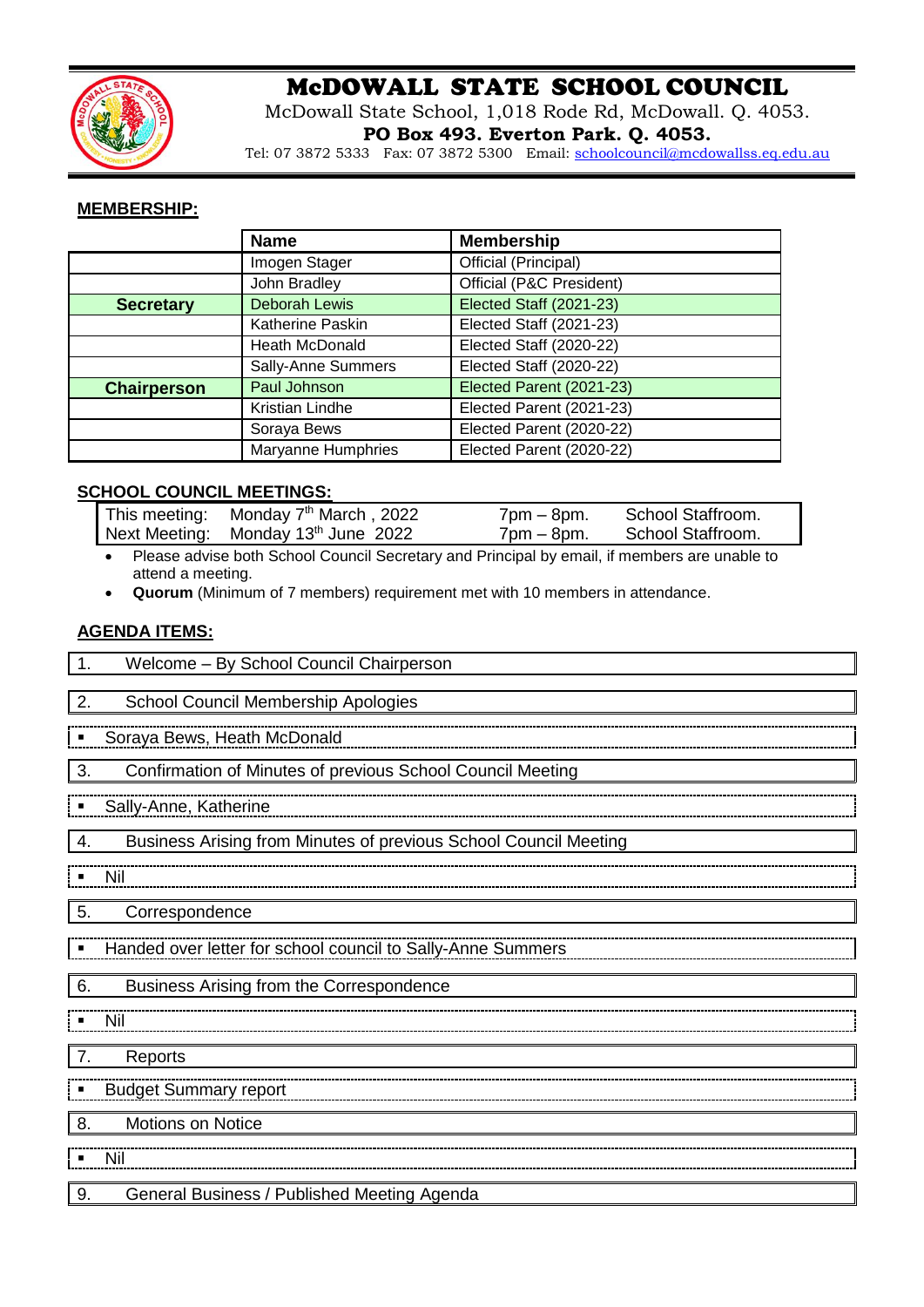#### **Standing Requirement: Disclosure of Interest and Indictable Offences**

This applies to a member of the School Council if:

- The interested member has a direct or indirect financial interest in an issue being considered, or about to be considered by the School Council; and
- The interest could conflict with the proper performance of the interested member's duties when considering the issue.

As soon as practicable after the relevant facts come to the interested member's knowledge, the interested member must disclose the nature of the interest to a meeting of the School Council. Unless the School Council otherwise directs, the interested member must not be present when the School Council considers the issue or take part in a decision of the School Council about the issue. The interested member must not be present when the School Council is considering whether the interested member can be party to considerations.

If a member is not present at a School Council meeting due to their disclosure of interest, the School Council is still considered to have a quorum (as if the member were present) and the remaining members present would consider the issue. A disclosure of interest must be recorded in the School Council's meeting minutes.

If a person is convicted of an indictable offence while a member of a School Council, the person must give written notice to the Principal of the conviction within seven days after the conviction.

- **Update for 2022**
- **School Strategic Planning Time Allocated = 5 mins.** 
	- $\checkmark$  Purpose to discuss and consult with school council the School strategic planning for 2022 to 2025. Two areas of Strategic Plan – Depp knowledge of the Australian Curriculum and Inclusive education.
	- $\checkmark$  Adjustment to the curriculum have been made to accommodate the two weeks delay to the start of the school year
	- ✓ Principal highlighted improvement priorities from Strategic Plan 2022-2025
	- $\checkmark$  Student achievement in English Target of 94% A-C and of 55% of students achieving an A or a Band reached our target
	- ✓ Strategies include a case management approached by identifying two students to moved achievement results.
	- $\checkmark$  The strategic Plan is the four-vear plan

#### **Annual Implementation Plan (AIP)** Time Allocated = 5mins.

- $\checkmark$  Purpose to discuss and consult with school council the AIP for 2022 and discuss the set targets - Student achievement in English Target of 94% A-C and of 55% of students achieving an A or a Band reached our target
- ✓ All teachers engage in moderation processes internally and externally
- $\checkmark$  Well-being is a focus to support students aligned to the Australian Curriculum
- $\checkmark$  The AIP focuses on strategies and actions eg moderation making sure that the standard that we are assessing is aligned
- $\checkmark$  Aligns Action Research –
- $\checkmark$  Making Visible Learning-showing students this is how to get an A, B
- ✓ Building knowledge of legislation, reasonable adjustments for inclusion
- $\checkmark$  Process to unpack our data and identify next steps
- $\checkmark$  strengthen our transitions in the Early Years?
- $\checkmark$  Shared distributive leadership
- **School Budget** Time Allocated = 5 mins.
- **•** The allocations for school funds for 2022 and upgrades in the future (provisional). Members asked questions about the budget allocation and answers were discussed. Members provided feedback. Principal discussed ICT would be an area we could spend more – flexible spacing, maker space, need to look at the vision for these, ICT capabilities.
- **Investing for Success** Time Allocated = 5 mins.
	- $\checkmark$  Developed from discussions at Term 4 school council meeting and aligned to the Strategic plan and AIP.
	- $\checkmark$  Same amount this year
	- ✓ Funds focused on supporting English results and looking at initiatives including How we unpack the Australian Curriculum
	- $\checkmark$  Our learning support working with A and B students 55% working in this area so we are investing money into this area to support our students